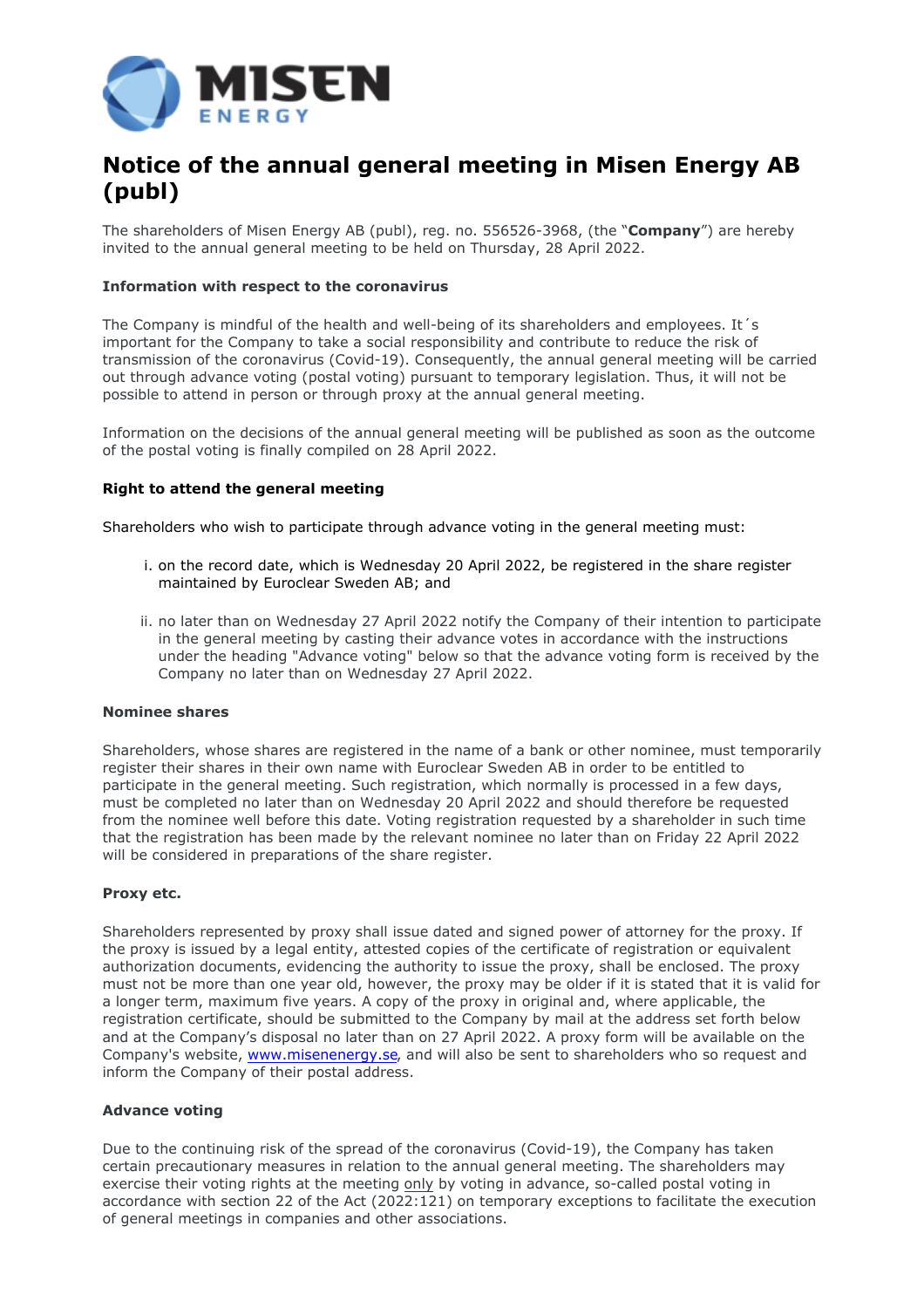A special form must be used for advance voting. The form is available at [www.misenenergy.se.](http://www.misenenergy.se/) The advance voting form is valid as a notification to the general meeting.

In the advanced voting form, the shareholders may request that resolution in one or more of the matters raised in the proposed agenda be postponed to a so-called continued general meeting, which may not be held solely by advanced voting. Such a continued meeting for a decision in a specific matter shall take place if the meeting decides on it or if the owners of at least one tenth of all shares in the Company so requests.

The completed voting form must be submitted to the Company no later than on Wednesday 27 April 2022. The completed and signed form shall be sent to address: Misen Energy AB (publ), AGM, Kungsportsavenyen 32, 411 36 Gothenburg, Sweden. The completed form may alternatively be submitted electronically and is then to be sent to [info@misenenergy.se.](mailto:info@misenenergy.se) If the shareholder votes in advance by proxy, a power of attorney shall be enclosed with the form. If the shareholder is a legal entity, a certificate of incorporation or a corresponding document shall be enclosed with the form. The shareholder may not provide special instructions or conditions in the voting form. If so, the vote (in its entirety) is invalid.

Further instructions and conditions is included in the form for advance voting.

# **Draft agenda**

- 1. Opening of the general meeting and election of chairman of the meeting and appointment of the keeper of the minutes
- 2. Preparation and approval of the voting list
- 3. Approval of the agenda
- 4. Election of one person to certify the minutes
- 5. Determination of whether the general meeting has been duly convened
- 6. Presentation of the annual report and the auditor's report and the consolidated financial statements and the auditor's report for the group
- 7. Resolutions regarding:
	- a) adoption of the income statement and the balance sheet and the consolidated income statement and the consolidated balance sheet;
	- b) allocation of the Company's profit or loss according to the adopted balance sheet; and c) discharge from liability for the board members and the managing director
- 8. Determination of the number of board members and auditors
- 9. Determination of remuneration to the board of directors and the auditors
- 10. Election of members of the board and chairman of the board and audit firm
- 11. Election of members of the nomination committee
- 12. Adoption of principles for the nomination committee
- 13. Closing of the general meeting

#### **Proposed resolutions**

# *Item 1: Opening of the general meeting and election of chairman of the meeting and appointment of the keeper of the minutes*

The nomination committee proposes Carl Svernlöv, attorney-at-law at Baker McKenzie Advokatbyrå, as chairman of the annual general meeting and keeper of the minutes or, in his absence, the person appointed by him.

#### *Item 2: Preparation and approval of voting list*

The voting list proposed for approval by the general meeting is the voting list prepared by the Company, based on the Company's share register received by Euroclear Sweden AB and the advance votes received, and as verified by the person elected to approve the minutes.

# *Item 3: Approval of the agenda*

The board of directors proposes that the general meeting approves the proposed agenda as set forth above.

#### *Item 4: Election of one person to certify the minutes*

The board of directors proposes that Elsa Sefastsson, LL.M., at Baker & McKenzie Advokatbyrå or, in her absence, the person or persons instead appointed by her, to be elected to certify the minutes of the general meeting. The task of certifying the minutes of the general meeting also includes verifying the voting list and that the advance votes received are correctly reflected in the minutes of the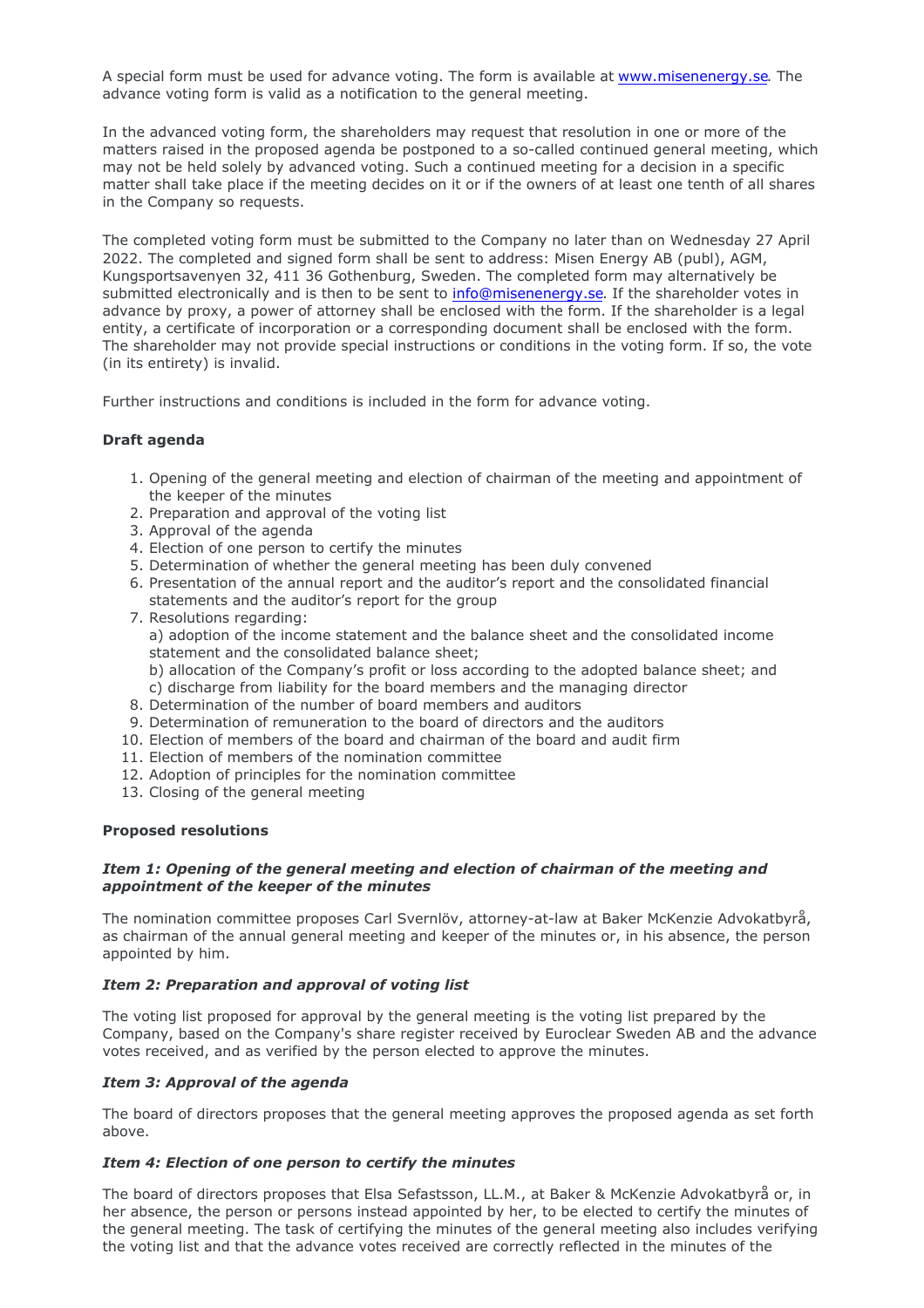general meeting.

# *Item 7(b): Resolution regarding allocation of the Company's profit or loss according to the adopted balance sheet*

The board of directors proposes that all funds available for the annual general meeting shall be carried forward.

# *Item 8: Determination of the number of board members and auditors*

The nomination committee proposes that the board of directors shall consist of four ordinary board members and no deputies.

The nomination committee further proposes that the Company shall have one auditor (audit firm) and no deputy auditors.

# *Item 9: Determination of remuneration to the board of directors and the auditors*

The nomination committee proposes that the aggregate remuneration to the members of the board for their work until the next annual general meeting shall be EUR 350,000, allocated as follows: EUR 150,000 to the chairman of the board, EUR 100,000 to Dimitrios Dimitriadis, EUR 50,000 to Gediminas Vaikasas and EUR 50,000 to Iryna Demchenko. The remuneration is thus the same as the previous year.

The nomination committee further proposes that no additional remuneration shall be paid to the members of the board committees.

The nomination committee proposes that remuneration to the auditors shall be paid in accordance with approved invoice.

# *Item 10: Election of members of the board and chairman of the board and audit firm*

The nomination committee proposes re-election of Andrius Smaliukas, Dimitrios Dimitriadis, Gediminas Vaikasas and Iryna Demchenko as board members.

The nomination committee further proposes re-election of Andrius Smaliukas as chairman of the board.

The nomination committee proposes re-election of Frejs Revisorer AB as Company auditor. Frejs Revisorer AB has announced that Ulf Johansson continues as main responsible auditor.

# *Item 11: Election of members of the nomination committee*

The nomination committee proposes:

- re-election of Sergiy Probylov, proposed by Blankbank Investments Limited, Dimitrios Dimitriadis in his capacity as a shareholder of Misen Energy AB (publ), Aurimas Augustinavicius, proposed by TCT Holding AB, and Andrius Smaliukas, in his capacity as chairman of the board of directors, as members of the nomination committee; and
- re-election of Sergiy Probylov as chairman of the nomination committee.

# *Item 12: Adoption of principles for the nomination committee*

The nomination committee proposes that the principles for the nomination committee adopted at the annual general meeting 2021 shall be re-adopted in full.

# **Number of shares and votes**

The total number of shares and votes in the Company on the date of this notice is 145,068,222. Each share represents one vote. Only one class of shares exists. The Company does not hold any own shares.

# **Other**

Copies of accounts, auditor statement and proxy form are available at least three weeks in advance of the annual general meeting. The complete proposals and other documents that shall be available in accordance with the Swedish Companies Act are available at least two weeks in advance of the